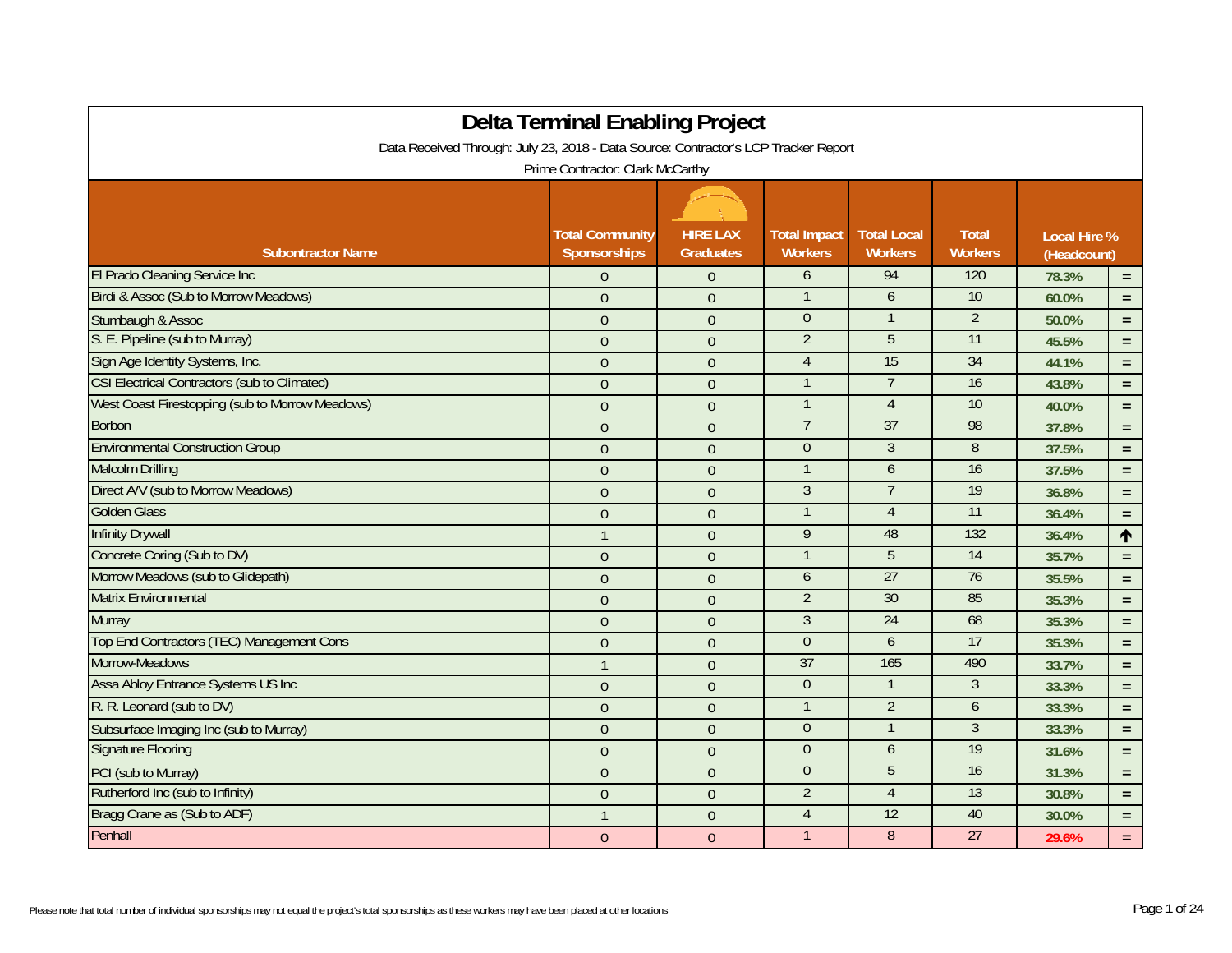| <b>Delta Terminal Enabling Project</b>                                              |                                        |                                     |                                       |                                      |                                |                                    |                         |  |
|-------------------------------------------------------------------------------------|----------------------------------------|-------------------------------------|---------------------------------------|--------------------------------------|--------------------------------|------------------------------------|-------------------------|--|
| Data Received Through: July 23, 2018 - Data Source: Contractor's LCP Tracker Report |                                        |                                     |                                       |                                      |                                |                                    |                         |  |
| Prime Contractor: Clark McCarthy                                                    |                                        |                                     |                                       |                                      |                                |                                    |                         |  |
|                                                                                     |                                        |                                     |                                       |                                      |                                |                                    |                         |  |
| <b>Subontractor Name</b>                                                            | <b>Total Community</b><br>Sponsorships | <b>HIRE LAX</b><br><b>Graduates</b> | <b>Total Impact</b><br><b>Workers</b> | <b>Total Local</b><br><b>Workers</b> | <b>Total</b><br><b>Workers</b> | <b>Local Hire %</b><br>(Headcount) |                         |  |
| <b>Building Electronic Controls (sub to Morrow Meadows)</b>                         | $\theta$                               | $\theta$                            | $\overline{0}$                        | 5                                    | 18                             | 27.8%                              | $\equiv$                |  |
| Dean Visosky Contractors, Inc. dba DV Contractors, Inc.                             | $\overline{0}$                         | $\overline{0}$                      |                                       | 9                                    | 33                             | 27.3%                              | $\equiv$                |  |
| Critchfield Mechanical, Inc. of Southern California (CMI)                           | $\mathbf{0}$                           | $\mathbf{0}$                        | 3                                     | $\overline{28}$                      | 105                            | 26.7%                              | $\equiv$                |  |
| <b>Commercial Scaffolding (sub to Infinity Drywall)</b>                             | $\theta$                               | $\overline{0}$                      | $\overline{0}$                        | 3                                    | $\overline{12}$                | 25.0%                              | $\equiv$                |  |
| Letner Roofing (aka Danny Letner)                                                   | $\mathbf{0}$                           | $\overline{0}$                      | $\overline{2}$                        | 10                                   | 40                             | 25.0%                              | $\equiv$                |  |
| O C Vacuum Inc (sub to SE Pipeline)                                                 | $\boldsymbol{0}$                       | $\overline{0}$                      | $\overline{0}$                        | $\mathbf{1}$                         | $\overline{4}$                 | 25.0%                              | $=$                     |  |
| P.S. Development Corp dba Comet Electric                                            | $\mathbf{0}$                           | $\overline{0}$                      | $\Omega$                              | $\overline{2}$                       | 8                              | 25.0%                              | $\equiv$                |  |
| PCI                                                                                 | 6                                      | $\mathbf{0}$                        | 18                                    | 47                                   | 189                            | 24.9%                              | $\equiv$                |  |
| <b>McCarthy Building Companies</b>                                                  | $\overline{0}$                         | $\overline{0}$                      | $\overline{2}$                        | 14                                   | 57                             | 24.6%                              | $\equiv$                |  |
| Cosco Fire Protection, Inc. - Sprinkler                                             | $\theta$                               | $\overline{0}$                      | $\overline{0}$                        | 5                                    | 21                             | 23.8%                              | $\equiv$                |  |
| <b>Badger Daylighting</b>                                                           | $\mathbf{0}$                           | $\mathbf{0}$                        | $\Omega$                              | 3                                    | 13                             | 23.1%                              | $\equiv$                |  |
| <b>Pacific Architectural Woodworking</b>                                            | $\theta$                               | $\mathbf{0}$                        |                                       | 3                                    | 13                             | 23.1%                              | $\equiv$                |  |
| PCI (sub to CMI)                                                                    | $\theta$                               | $\mathbf{0}$                        | $\mathbf{0}$                          | 5                                    | 22                             | 22.7%                              | $\equiv$                |  |
| RJ&J (sub to Morrow Meadows)                                                        | $\overline{0}$                         | $\overline{0}$                      |                                       | $\overline{4}$                       | 19                             | 21.1%                              | $\equiv$                |  |
| <b>Traffic Management</b>                                                           | $\boldsymbol{0}$                       | $\boldsymbol{0}$                    |                                       | $\overline{4}$                       | 20                             | 20.0%                              | $=$                     |  |
| <b>ISEC</b>                                                                         | $\overline{1}$                         | $\mathbf{1}$                        | $\overline{2}$                        | 14                                   | 77                             | 18.2%                              | $\equiv$                |  |
| <b>Bragg Crane</b>                                                                  | $\mathbf{0}$                           | $\overline{0}$                      | $\overline{4}$                        | 15                                   | 83                             | 18.1%                              | $\overline{\mathbf{f}}$ |  |
| Western Industrial Contractors (sub to Glidepath)                                   | $\overline{0}$                         | $\overline{0}$                      | $\overline{3}$                        | 11                                   | 63                             | 17.5%                              | $\equiv$                |  |
| Air Balance Co (sub to CMI)                                                         | $\mathbf{0}$                           | $\mathbf{0}$                        | $\overline{0}$                        | $\mathbf{1}$                         | $\overline{7}$                 | 14.3%                              | $\equiv$                |  |
| Brundage Bone Concrete Pumping dba JLS Concrete Pumping (sub to DV)                 | $\mathbf{0}$                           | $\mathbf{0}$                        | $\Omega$                              | 1                                    | 7                              | 14.3%                              | $\equiv$                |  |
| <b>Commercial Scaffolding of CA Inc.</b>                                            | $\mathbf{0}$                           | $\mathbf{0}$                        | $\overline{0}$                        |                                      | 8                              | 12.5%                              | $\equiv$                |  |
| Paramount Tile, Inc.                                                                | $\theta$                               | $\mathbf{0}$                        | $\mathbf{0}$                          | $\overline{4}$                       | 32                             | 12.5%                              | $\equiv$                |  |
| The Rouse Company (MS Rouse)                                                        | $\overline{2}$                         | $\overline{0}$                      | $\overline{0}$                        | 5                                    | 40                             | 12.5%                              | $\equiv$                |  |
| <b>OTIS</b>                                                                         | $\boldsymbol{0}$                       | $\mathbf{0}$                        | $\mathbf{1}$                          | 3                                    | 25                             | 12.0%                              | $\equiv$                |  |
| Martin Integrated                                                                   | $\mathbf{0}$                           | $\overline{0}$                      | $\mathbf{0}$                          | $\overline{2}$                       | 17                             | 11.8%                              | $\equiv$                |  |
| Climatec, LLC (sub to CMI)                                                          | $\mathbf{0}$                           | $\mathbf{0}$                        | $\overline{0}$                        | $\overline{1}$                       | $\overline{11}$                | 9.1%                               | $\equiv$                |  |
| <b>Concrete Coring Company</b>                                                      | $\overline{0}$                         | $\overline{0}$                      | $\overline{0}$                        |                                      | $\overline{11}$                | 9.1%                               | $\equiv$                |  |
| <b>Western Paving Contractors</b>                                                   | $\overline{0}$                         | $\overline{0}$                      | $\Omega$                              |                                      | 13                             | 7.7%                               | $\equiv$                |  |